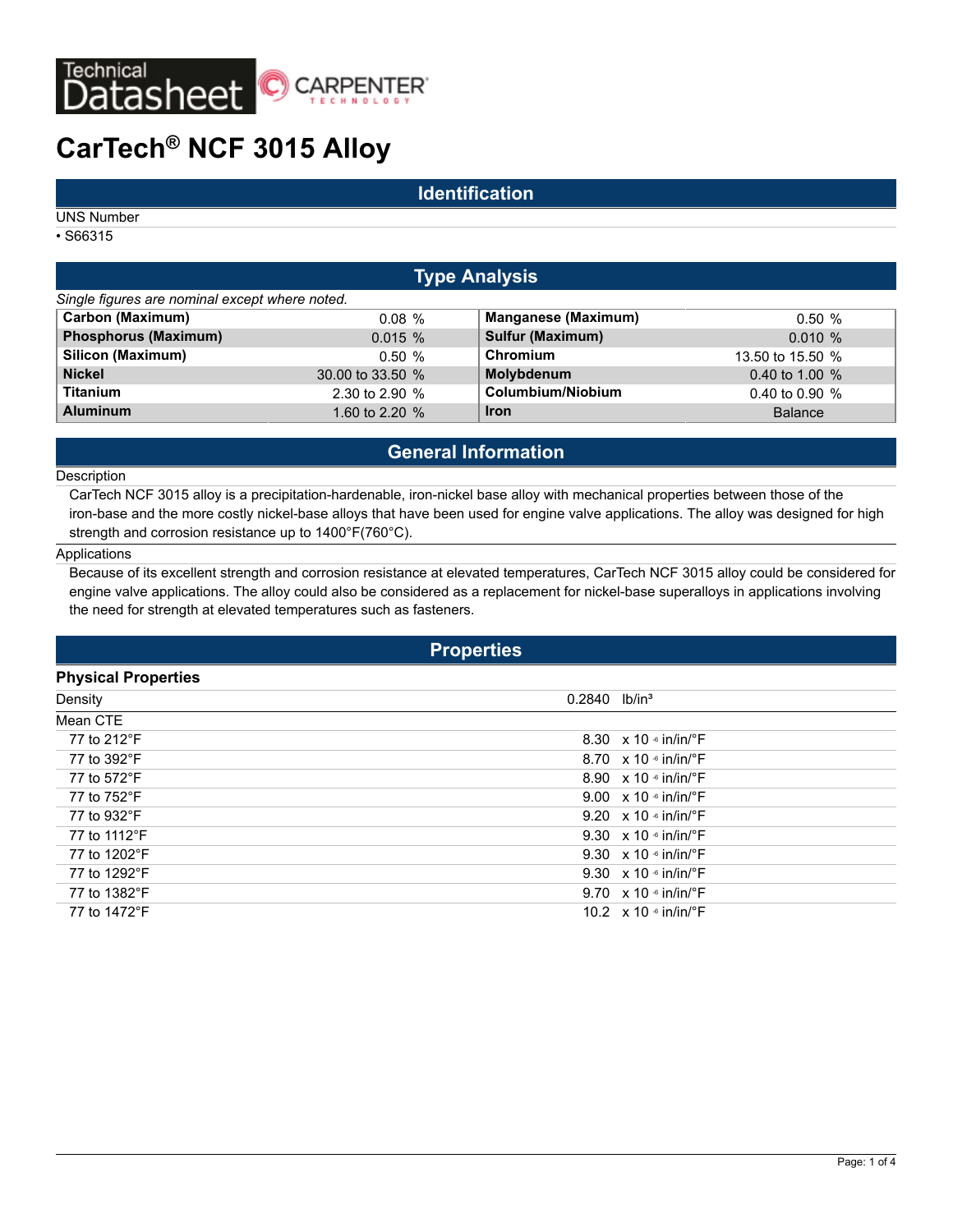|         | Temperature |                    | <b>Coefficient of Expansion</b>         |  |
|---------|-------------|--------------------|-----------------------------------------|--|
| 77°F to | 25"C to     | $104$ <sup>F</sup> | $104$ <sup><math>\degree</math></sup> C |  |
| 212     | 100         | 8.3                | 14.9                                    |  |
| 392     | 200         | 8.7                | 15.6                                    |  |
| 572     | 300         | 8.9                | 16.0                                    |  |
| 752     | 400         | 9.0                | 16.2                                    |  |
| 932     | 500         | 9.2                | 16.5                                    |  |
| 1112    | 600         | 9.3                | 16.7                                    |  |
| 1202    | 650         | 9.3                | 16.8                                    |  |
| 1292    | 700         | 9.3                | 16.8                                    |  |
| 1382    | 750         | 9.7                | 17.4                                    |  |
| 1472    | 800         | 10.2               | 18.3                                    |  |

#### Mean coefficient of thermal expansion

## Modulus of Elasticity (E)

| 72°F   | $29.0 \times 10$ s ksi                        |
|--------|-----------------------------------------------|
| 1200°F | $22.0 \times 10$ $\overline{\phantom{0}}$ ksi |
| 1400°F | $20.0 \times 10$ s ksi                        |

### Modulus of elasticity

|      | <b>Temperature</b> |                       |                         |  |
|------|--------------------|-----------------------|-------------------------|--|
|      | C                  | psi x 10 <sup>6</sup> | MPa $x$ 10 <sup>3</sup> |  |
| 72   | 22                 | 29                    | 200                     |  |
| 1200 | 649                | 22                    | 152                     |  |
| 1400 | 760                | 20                    | 138                     |  |

Electrical Resistivity (72°F) 643.0 ohm-cir-mil/ft

Melting Range 2400 to 2550 °F

## **Magnetic Properties**

Magnetic Permeability (200 Oe) 1.0170 Mu

## **Typical Mechanical Properties**

## Charpy V-Notch Impact Strength-NCF 3015 Alloy

Tests on 0.625" (16 mm) round bar: Heat treatment: 1922°F (1050°C)/0.5 hour/OQ + 1382°F (750°C)/4 hours/AC

| <b>Test Temperature</b> | ft-Ib. |         |
|-------------------------|--------|---------|
|                         |        |         |
|                         | ം      | $4 + 7$ |

## Elevated Temperature Stress Rupture Properties-NCF 3015 Alloy

Tests on 0.625" (16 mm) round bar:

Heat treatment: 1922°F (1050°C)/0.5 hour/OQ + 1382°F (750°C)/4 hours/AC

| Test        |     | <b>Stress to Produce Rupture in:</b> |          |     |           |     |                                                                                                                                                                                                                                                                                                                                                                                                                                                                            |  |
|-------------|-----|--------------------------------------|----------|-----|-----------|-----|----------------------------------------------------------------------------------------------------------------------------------------------------------------------------------------------------------------------------------------------------------------------------------------------------------------------------------------------------------------------------------------------------------------------------------------------------------------------------|--|
| Temperature |     |                                      | 10 Hours |     | 100 Hours |     | 400 Hours                                                                                                                                                                                                                                                                                                                                                                                                                                                                  |  |
|             | ۰c  | ksi                                  | MPa      | ksi | MPa       | ksi | MPa                                                                                                                                                                                                                                                                                                                                                                                                                                                                        |  |
| 1350        | 732 |                                      |          | 55  | 380       | 40  | 276                                                                                                                                                                                                                                                                                                                                                                                                                                                                        |  |
| 1500        | 816 | 39                                   | 269      | 23  | 159       |     | $\frac{1}{2} \left( \frac{1}{2} \right) \left( \frac{1}{2} \right) \left( \frac{1}{2} \right) \left( \frac{1}{2} \right) \left( \frac{1}{2} \right) \left( \frac{1}{2} \right) \left( \frac{1}{2} \right) \left( \frac{1}{2} \right) \left( \frac{1}{2} \right) \left( \frac{1}{2} \right) \left( \frac{1}{2} \right) \left( \frac{1}{2} \right) \left( \frac{1}{2} \right) \left( \frac{1}{2} \right) \left( \frac{1}{2} \right) \left( \frac{1}{2} \right) \left( \frac$ |  |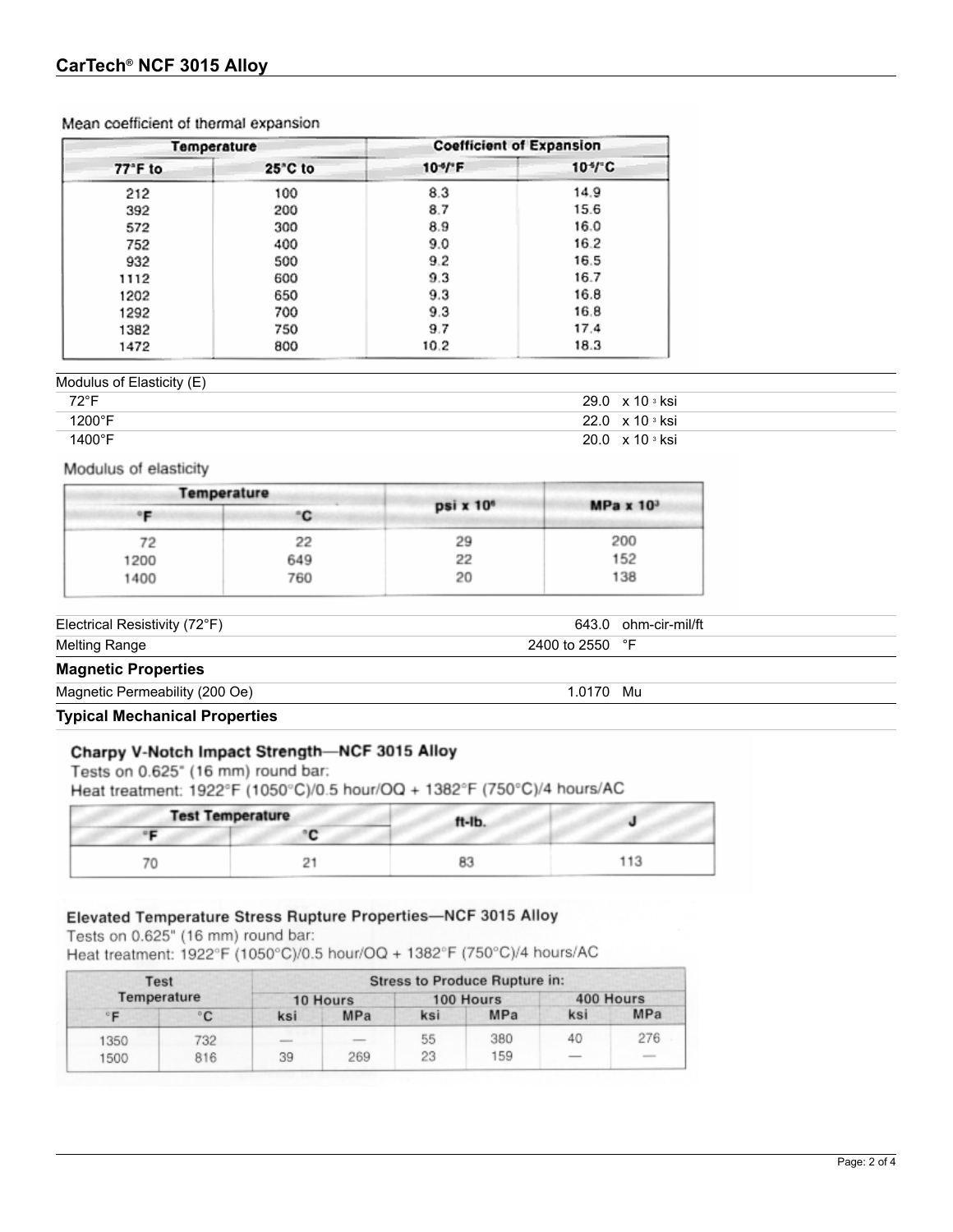## Hardness vs. Temperature-NCF 3015 Alloy

Tests on 0.625" (16 mm) round bar:

Heat treatment: 1922°F (1050°C)/0.5 hour/OQ + 1382°F (750°C)/4 hours/AC



## Tensile Properties-NCF 3015 Alloy

Tests on 0.625" (16 mm) round bar:

| Heat treatment: $1922^{\circ}$ F (1050 $^{\circ}$ C)/0.5 hour/OQ + 1382 $^{\circ}$ F (750 $^{\circ}$ C)/4 hours/AC |  |  |  |  |  |  |  |  |  |
|--------------------------------------------------------------------------------------------------------------------|--|--|--|--|--|--|--|--|--|
|--------------------------------------------------------------------------------------------------------------------|--|--|--|--|--|--|--|--|--|

| <b>Test</b><br>Temperature |     | 0.2%<br><b>Yield Strength</b> |     |            | Elongation                                                                                                                | <b>Reduction</b> |
|----------------------------|-----|-------------------------------|-----|------------|---------------------------------------------------------------------------------------------------------------------------|------------------|
| ۰C                         | ksi | <b>MPa</b>                    | ksi | <b>MPa</b> |                                                                                                                           | of Area          |
| 21                         | 95  | 655                           | 163 | 1124       | 35                                                                                                                        | 54               |
| 427                        | 90  | 621                           | 145 | 1000       | 34                                                                                                                        | 55               |
| 538                        | 89  | 614                           | 143 | 986        | 32                                                                                                                        | 53               |
| 649                        | 98  | 676                           | 138 | 952        | 17                                                                                                                        | 20               |
| 760                        | 82  | 565                           | 92  | 634        | $\frac{1}{2} \left( \frac{1}{2} \right) \left( \frac{1}{2} \right) \left( \frac{1}{2} \right) \left( \frac{1}{2} \right)$ |                  |
|                            |     |                               |     |            | <b>Ultimate</b><br><b>Tensile Strength</b>                                                                                | in 4D            |

## **Heat Treatment**

#### Solution Treatment

Heat to 1922°F (1050°C), hold at temperature for a minimum of 30 minutes, then oil quench.

#### Age

Reheat to 1382°F (750°C), hold at temperature for 4 hours, then air cool.

## **Workability**

#### Hot Working

NCF 3015 alloy can be forged within the temperature range of 1700/2000°F (927/1093°C). Careful control of the hot working temperature and frictional heat buildup is necessary to avoid hot shortness above 2000°F (1093°C). NCF 3015 alloy is significantly less resistant to deformation at 1700/2000°F (927/1093°C) than nickel-base Pyromet® alloy 751.

#### Cold Working

Because of higher ductility and lower tensile or compressive strength, the cold workability of NCF 3015 alloy is better than that of precipitation-hardenable nickel-base alloys. Like Pyromet alloy A-286, it is stiffer than austenitic stainless steels and work hardens rapidly.

#### Grinding and Polishing

The grinding characteristics of NCF 3015 alloy are similar to those of Pyromet alloy 751.